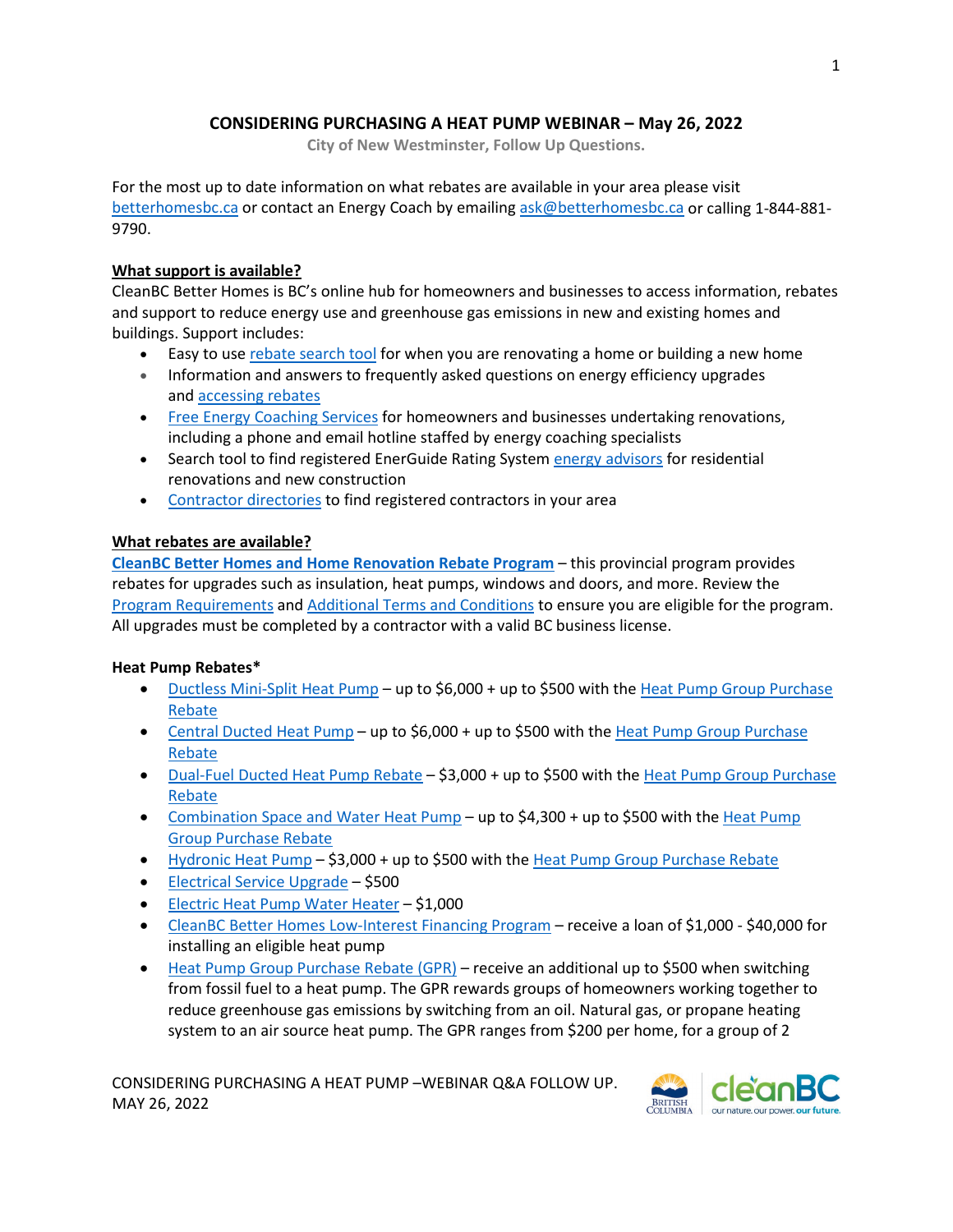homes up to a maximum of \$500 for a group of 20 to 30 homes. To register for the GPR, visit [www.betterhomesbc.ca/gpr-register.](http://www.betterhomesbc.ca/gpr-register)

\*Rebate amounts vary depending on your location, primary space heating system prior to upgrade, and electricity provider. Review the summary pages for more detailed information.

**[CleanBC Income Qualified Program](https://betterhomesbc.ca/rebates/income-qualified/)** –Based on your household income, this program offers enhanced rebates to make energy-saving home upgrades more affordable. Visit the program's page for more details on the income requirements and other eligibility details. Please review the Rebate Eligibility [Requirements,](https://betterhomesbc.ca/income-qualified-requirements) [Participant Terms and Conditions,](https://betterhomesbc.ca/income-qualified-participant-terms) and [Contractor Terms and Conditions.](https://betterhomesbc.ca/income-qualified-contractor-terms) Keep in mind that **all upgrades must be completed with an Income Qualified Program Registered Contractor**. After completing the upgrade, the contractor will submit the rebate application and deduct the rebate from the final cost of the upgrade.

- You may be eligible to receive enhanced rebates that cover 60-95% of your home upgrade costs, with maximum rebate values of:
	- o [Ductless Mini-split, ductless multi-split and central ducted heat pumps](https://betterhomesbc.ca/rebates/cleanbc-income-qualified-heat-pumps/)  up to 9,500
	- o [Dual fuel ducted heat pumps](https://betterhomesbc.ca/rebates/cleanbc-income-qualified-dual-fuel-heat-pump/)  up to \$9,500
	- $\circ$  [Air-to-water heat pumps](https://betterhomesbc.ca/rebates/cleanbc-income-qualified-air-to-water-heat-pump/)  up to \$9,500 or up to \$13,000 for a combined space and water heat pump
	- o [Heat pump water heaters:](https://betterhomesbc.ca/rebates/cleanbc-income-qualified-heat-pump-water-heaters/) Up to \$3,500
	- o [Electrical service upgrade](https://betterhomesbc.ca/rebates/cleanbc-income-qualified-electrical-service-upgrade/)  up to \$3,500
- Additional rebates are available for necessary health and safety, ventilation, and electrical panel upgrades.
- Free energy coaching, virtual energy assessments, and support in multiple languages can help identify the home upgrades and rebates that are best for you.
- For more information, please contact the Income Qualified Program directly at 1-833-856-0333 or email [incomequalified@betterhomesbc.ca](mailto:incomequalified@betterhomesbc.ca)

**[Canada Greener Homes Grant](https://betterhomesbc.ca/rebates/canada-greener-homes-grant/)**- this [federal program](https://www.nrcan.gc.ca/energy-efficiency/homes/canada-greener-homes-grant/23441) offers up to \$5,600 in rebates for homeowners completing energy efficient upgrades on their home, including insulation, air sealing, windows, heating systems, solar systems, and resiliency measures. **Up to \$5,000 is available for installing a heat pump.** The completion of a[n EnerGuide Home Evaluation](https://betterhomesbc.ca/renovation/faq/faqs-categories/?category=energuide-home-evaluations) before and after upgrades is required to be eligible. You can access rebates from both the Greener Homes program and the CleanBC Better Homes and Home Renovation Rebate Program, however eligibility requirements and application steps differ. Carefully read the Greener Homes [eligibility page](https://www.nrcan.gc.ca/energy-efficiency/homes/canada-greener-homes-grant/make-your-home-more-energy-efficient/learn-about-the-initiative/23476) to confirm your home is [eligible](https://www.nrcan.gc.ca/energy-efficiency/homes/canada-greener-homes-grant/make-your-home-more-energy-efficient/plan-document-and-complete-your-home-retrofits/eligible-grants-for-my-home-retrofit/23504) and the eligible [retrofits page](https://www.nrcan.gc.ca/energy-efficiency/homes/canada-greener-homes-grant/make-your-home-more-energy-efficient/plan-document-and-complete-your-home-retrofits/eligible-grants-for-my-home-retrofit/23504) to learn about efficiency requirements and available grants for each retrofit.

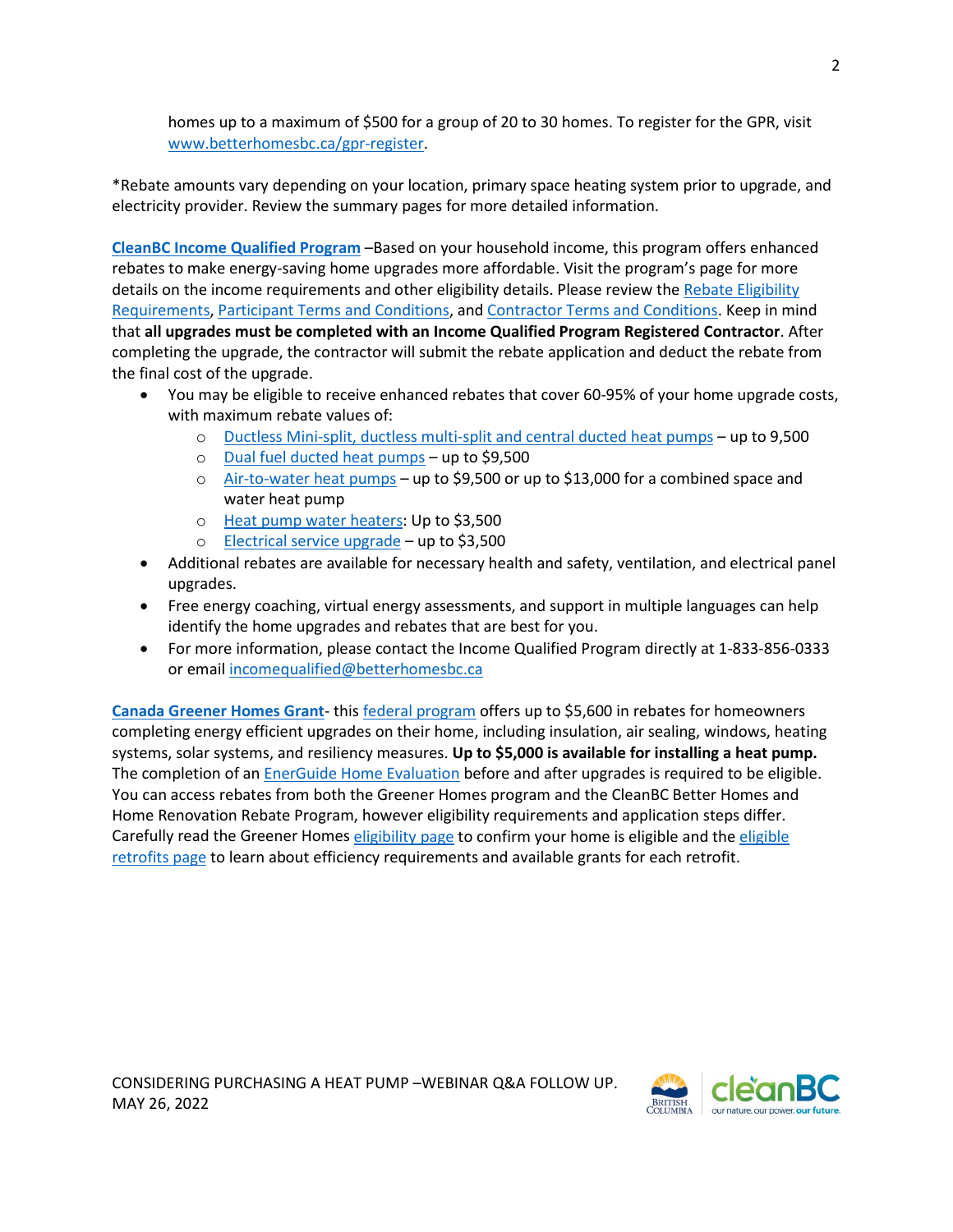### **Webinar Questions:**

#### **Doesn't heat pump efficiency drop when temperature drops below 0 degree Celsius?**

Yes, heat pumps will eventually decrease in efficiency as the temperature outside drops however new systems are much more efficient than older systems maintaining high efficiencies even below 0 degrees.

A standard, non-cold climate heat pump works at a high efficiency down to -8° to -12° Celsius. Cold climate heat pumps are built to work efficiently in conditions down to -25° Celsius, with some systems maintaining an efficiency of over 200% at -18° Celsius.

Speak to a heat pump installer to find a system that will work well in your home. If a heat pump contractor informs you that you are required to have a back up heating system, we would recommend that you access a second quote from a contactor that specializes in heat pumps. You can get started with the [Registered Contractor Search Tool,](https://betterhomesbc.ca/find-a-contractor/) and th[e Registered Contractor In-Progress list.](https://betterhomesbc.ca/registered-contractor/heat-pump-in-progress) You can also check out ou[r tips for hiring a contractor FAQs.](https://betterhomesbc.ca/renovation/faq/faqs-categories/?category=hiring-a-contractor)

The need to rely on back up heating can be minimized by:

- Having a high efficiency heating system, properly sized and installed in the home
- If the home is not energy efficient, considering complementary home energy improvements so there is less heat loss – including upgrading insulation, windows and air sealing.
- Purchasing a cold climate rated heat pump. Cold climate heat pumps are built to work efficiently in conditions down to -25° Celsius, with some systems maintaining an efficiency of over 200% at -18° Celsius.

Check out some useful FAQs below:

- [Do Heat Pumps Work Well in Cold Weather?](https://betterhomesbc.ca/products/do-heat-pumps-work-well-in-cold-weather/)
- [Do I need a backup heat source for my heat pump?](https://betterhomesbc.ca/product_categories/heating-and-cooling-systems/)
- [What is a cold climate heat pump?](https://betterhomesbc.ca/products/what-is-a-cold-climate-heat-pump/)
- Am I eligible for a heat pump rebate if it is combined with a gas, propane, or oil furnace as a [back up?](https://betterhomesbc.ca/faqs/am-i-eligible-for-a-heat-pump-rebate-if-it-is-combined-with-a-gas-propane-or-oil-furnace-as-backup/)

# **If we have an 80,000 BTU furnace, is there a formula to know how many BTU the heat pump would likely need to be?**

The size of an existing heating system is not a good gauge or formula for determining the size of a heat pump. Often existing gas furnaces are very oversized for the home. Additionally, when installing a heat pump, or any new heating system, it is best practice to consider other home energy improvements that can be completed to reduce the heat loss in the home and the size of the new heating system. Doing complementary improvements will often allow for a smaller sized heating system to be installed. Ask your contractor do to a [heat load calculation](https://betterhomesbc.ca/faqs/heat-load-calculations/) to see what size of heating/cooling system your home needs.

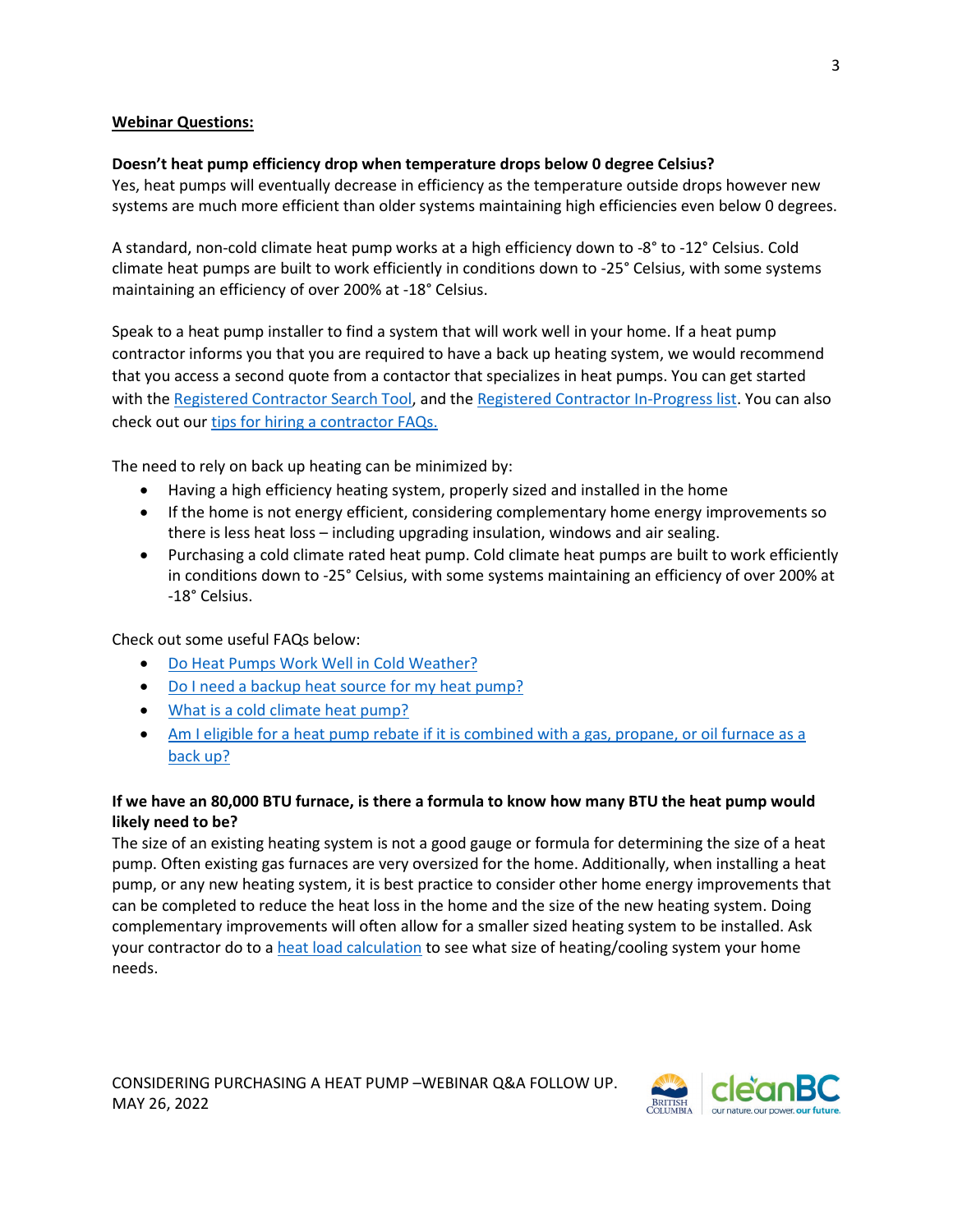### **Is the noise generated dependent on the type of heat pumps, or by individual models?**

Each heat pump system has a sound rating, measured in decibels (dB). Like different models of dishwashers, some heat pumps are noisier than others. We recommend that homeowner take the decibel rating of the heat pump they are purchasing into consideration.

Outdoor unit sound ranges from 40 to 60 dB+ and indoor units range from 18 to 30 dB. For comparison:

- A quiet office or library is about 40 dB
- A typical refrigerator is about 50 dB
- A normal conversation is about 60 dB

Keep in mind that a 60 dB heat pump will sound twice as loud as a 50 dB heat pump. It is recommended to look for heat pumps with variable speed motors, as they tend to run more smoothly and quieter than single- or two-stage motors. Additionally, regular maintenance will play a role in the sound produced. Well-maintained equipment will operate more efficiently and quietly than equipment that has not been maintained.

If noise is a concern, ask your contractor for a quieter system and ask your contactors providing you with quotes to confirm the decibel rating for the outdoor and indoor units of the system that they are proposing to installed at your home. To learn more about heat pump noise, too see sound comparisons, and to learn about how good installation practices and outdoor unit placing can address noise concerns check out the FAQ o[n heat pumps and noise.](https://betterhomesbc.ca/products/are-heat-pumps-loud/)

**Can you compare the operating cost to a gas furnace, rather than other electric heating sources?** We do not have data to demonstrate the operational cost savings from removing a gas system and switching to a heat pump. Studies are currently being conducted on this topic and will be available in 2022.

It is important to note that gas is currently cheaper than electricity but heat pumps are much more efficient. If a higher efficiency heat pump system is installed and if the heating system switch is complemented by other home energy improvements the home heating costs with a heat pump can be lower or comparable to the cost of heating with gas.

The actual operational costs of switching may be dependent on the efficiency of the heat pump installed, the efficiency of the home, and how the heating system is used. For example, during the summer of 2021 many new heat pump owners enjoyed the comfort of air conditioning during the heat dome and on hotter days. For these homes, due to the addition of air conditioning, there would have been an increase in annual energy consumption and higher energy bills in the summer season.

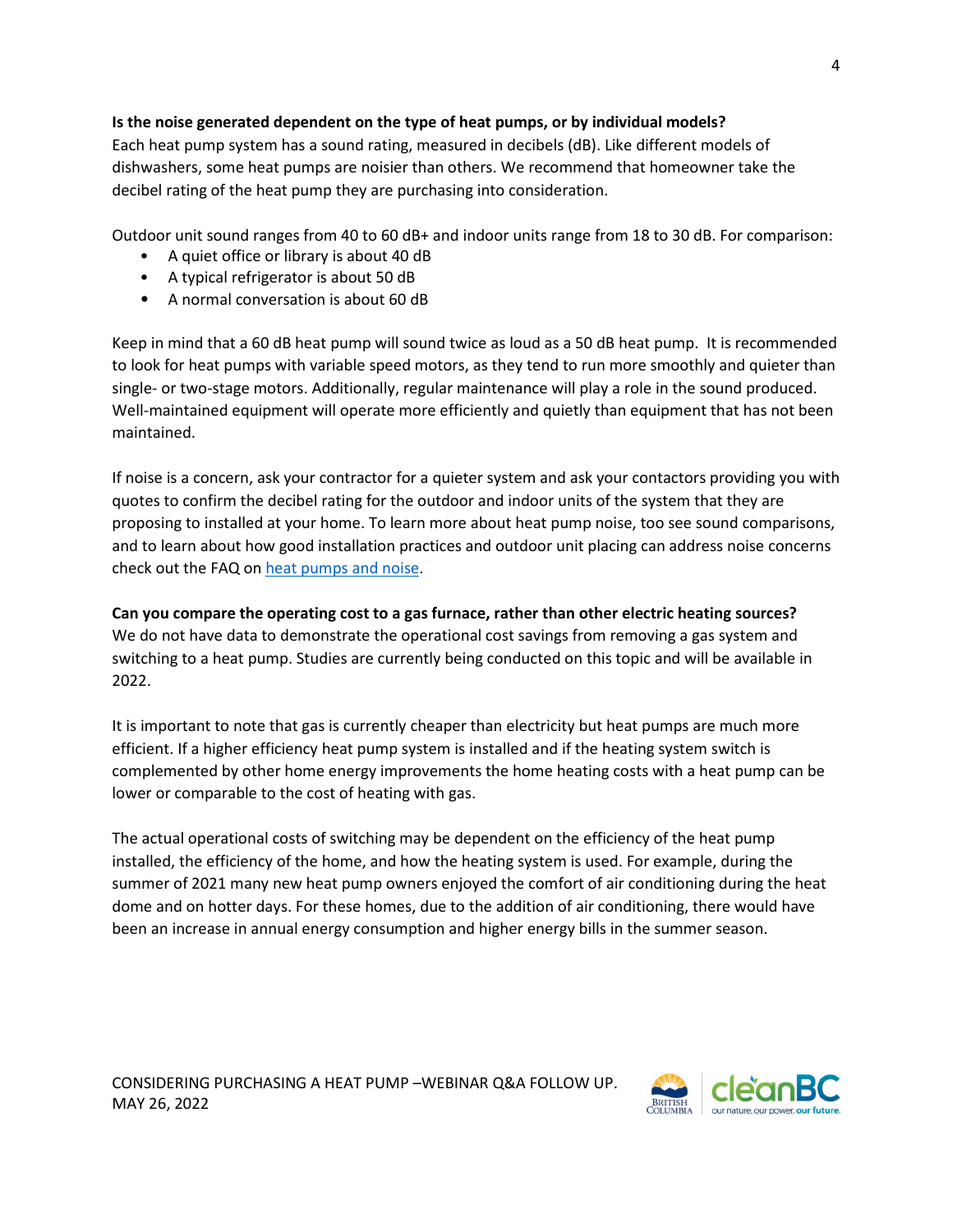#### **What is the maintenance cost of a heat pump and how long is the life time of one?**

In terms of maintenance, homeowners will generally pay \$150-\$250 per year in servicing fees. Just like install costs, this will vary depending on your system (how many outdoor heat pump units) and the contractor you work with. When receiving quotes for a system, be sure to inquire about annual maintenance costs.

Proper maintenance is critical to ensure your heat pump operates efficiently, reliably, and has a long service life. You should have a qualified contractor do annual maintenance on your unit to ensure everything is in good working order. In addition, make sure the outdoor unit is kept clean and clear of debris year round, this will help maintain its operation – the user guide typically includes care instructions for homeowners.

Aside from annual maintenance, there are a few simple things you can do to ensure reliable and efficient operations. Be sure to change or clean your air filter every 3 months, as clogged filters will decrease airflow and reduce the efficiency of your system. Also, be sure that vents and air registers in your home are not blocked by furniture or carpeting, as inadequate airflow to or from your unit can shorten equipment lifespans and reduce efficiency of the system.

Like all heating systems, air-source heat pumps have a service life of between 15 and 25 years. The compressor is the critical component of the system. The warranty on heat pumps can vary widely and may affect cost.

#### **What do you do when you are holiday? Turn off or leave on?**

Just like any type of heating system, if you were away on holiday when the outdoor temperature was expected to be very cold you should leave your heat pump on so that your pipes don't freeze and to prevent frost build up on windows and doors. 16 degrees Celsius is the typical recommended temperature to set your thermostat at when away in the winter.

Similarly, when cooling your home in the summer time when you are there, you would not need to operate the system for the whole summer. For those warmer summer days/nights you can use the heat pump for a few hours or days then turn it off when the temperature doesn't require air conditioning.

### **My home is on a 100A electrical service. Would I likely need to upgrade to a 200A service?**

This will vary depending on the system installed, house size, the other electrical demands in the home. Often a heat pump will require at least 30 amps. When receiving quotes, contractors will gather the technical details needed for your home's specific needs and determine if an electrical service upgrade is required. There are newer heat pumps on the market that have lower power requirements.

If an electrical service upgrade is required to support the installation of a heat pump in your home, and your current primary heating system is natural gas, you can access the [Electrical Service Upgrade Rebate](https://betterhomesbc.ca/rebates/electric-service-upgrade-rebate/) from the provincial CleanBC Program when increasing your amp service to 100, 200, or 400amps.

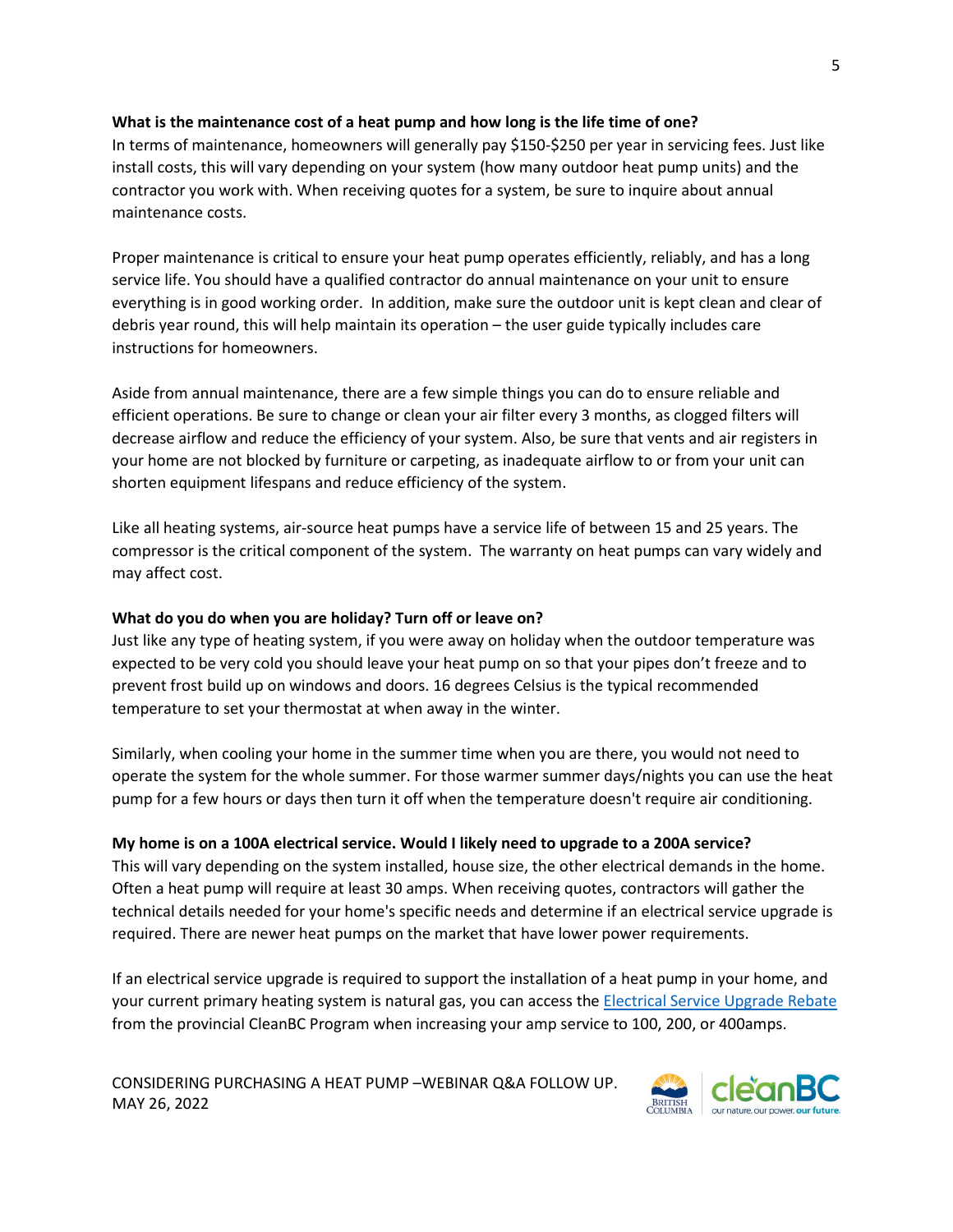# **Will residents get credit for carbon tax in New Westminster if their heating is all-electric? Electricity provided by City of New West?**

There are a few elements to carbon taxation in British Columbia:

BC residents pay a carbon tax on fossil fuel consumption, including on gas for vehicles and natural gas for home space and water heating. This tax puts a price on carbon pollution, and encourages investment in low-carbon innovation. Different fuels generate different amounts of greenhouse gas emissions, and therefore result in different tax rates. Learn mor[e here.](https://www2.gov.bc.ca/gov/content/environment/climate-change/clean-economy/carbon-tax)

The BC climate action tax credit is in place to help offset the impact of the carbon taxes paid by residents. If you are eligible to receive this credit, you will receive the payment from the Canada Revenue Agency quarterly. The credit is combined with the GST/HST credit. There are thresholds based on family net income, so not all residents of BC will receive this credit. Learn more [here.](https://www2.gov.bc.ca/gov/content/taxes/income-taxes/personal/credits/climate-action)

To inquire about how the Carbon Tax relates to your home, contact the Canada Revenue Agency or discuss it with your accountant or tax agent.

#### **Can a home in a strata access all of these rebates as an individual homeowner?**

Homes in a strata can access rebates as individuals, so long as the utility accounts are in the name of the resident and/or homeowner; utility accounts in the name of a strata corporation are not eligible.

Further, the home must be considered an eligible building type: Single family homes, individually metered secondary suite in a single-family home, mobile home that is permanently fixed (sits on a foundation and is structurally complete with installed and connected plumbing, heating, electrical, water and sewer services; towing apparatus and axle must be removed), duplex, triplex, row home or side-by-side townhome, where each unit has its own natural gas and/or electricity meter.

Some multi-unit residential buildings, heated by natural gas, are eligible for CleanBC Better Buildings Rebates:

- [CleanBC Custom Lite:](https://betterbuildingsbc.ca/incentives/cleanbc-custom-lite-program/) Must demonstrate measures will have 500 1200 tonnes Co2e of lifetime GHG savings.
- [CleanBC Custom:](https://betterbuildingsbc.ca/incentives/cleanbc-custom-program/) Must demonstrate measures will have at least 1,200 tonnes Co2e of lifetime GHG savings.

Like most changes to a property when living in a strata, you will likely need to contact the representative for the building owner, usually a Building Manager or a Strata Council member, to discuss upgrades before getting started with your home renovations.

### **Is the CleanBC Income Qualified Program based on your net income?**

Yes, the [CleanBC Income Qualified Program](https://betterhomesbc.ca/rebates/income-qualified) is based on net income. The income level thresholds are based on the total number of people living in your home (adults and children).